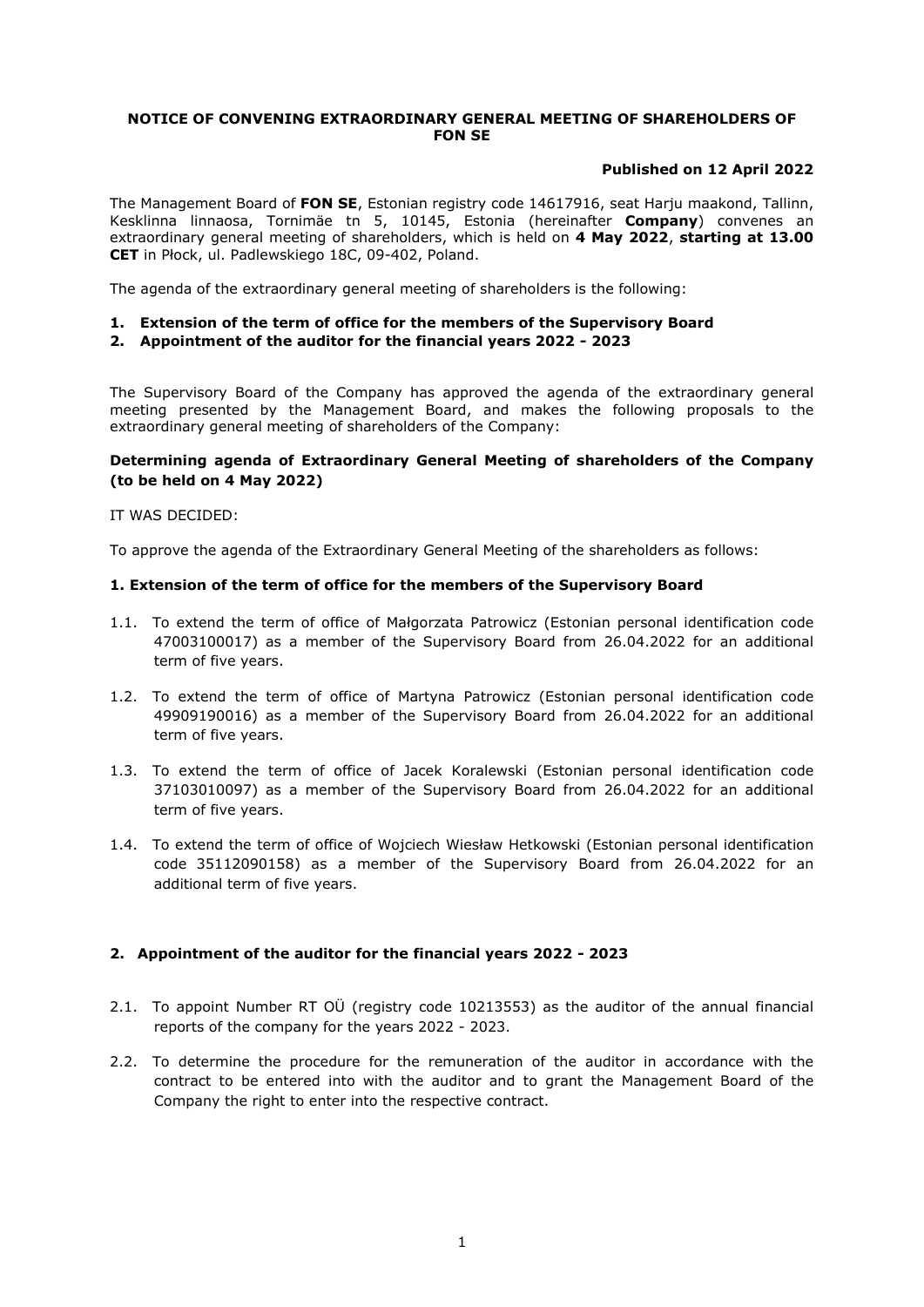#### **ORGANISATIONAL ISSUES**

After the items on the agenda of the extraordinary general meeting, including additional issues, have been discussed, the shareholders can ask for information from the Management Board about the activity of the Company.

The list of shareholders entitled to participate in the extraordinary general meeting will be determined as at seven days before holding the extraordinary general meeting, i.e. as at 27 April 2022 at the end of the working day of the Nasdaq CSD Estonian Settlement System.

The registration of the participants of the extraordinary general meeting starts on the day of the meeting, i.e. on 4 May 2022 at 12:30 CET. For registration you are kindly requested to submit the following documents:

a shareholder that is a natural person – personal identification document; a representative of a shareholder that is a natural person – personal identification document and a written letter of authorisation; a legal representative of a shareholder that is a legal person – an extract of the relevant (commercial) register in which the legal person is registered, and the personal identification document of the representative; a transactional representative of a shareholder that is a legal person is also required to submit a written authorisation issued by the legal representative of the legal person in addition to the above listed documents.

We kindly ask the documents of a legal person registered in a foreign country to be legalised or having an apostille attached to the documents beforehand, unless specified otherwise in an international agreement. FON SE may register a shareholder that is a legal person from a foreign country to the extraordinary general meeting also in case all required information on the legal person and its representative are included in a notarised letter of authorisation issued in the foreign country and the respective letter of authorisation is accepted in Estonia.

We ask you to present a passport or an ID-card as a personal identification document.

A shareholder may inform of the appointment of a representative or withdrawal of an authorisation given to a representative before the extraordinary general meeting by e-mail on [biuro@fon-sa.pl](mailto:biuro@fon-sa.pl) or by submitting the mentioned document(s) on business days from 09:00 to 17:00 no later than by 2 May 2022 to Harju maakond, Tallinn, Kesklinna linnaosa, Tornimäe tn 5, 10145, Estonia, prepared on the respective forms published on the homepage of FON SE at <http://www.fon-sa.pl>. You can find information about appointment of a representative or withdrawal of an authorisation on the same homepage.

The draft of the new version of the articles of association, the draft resolutions, and any other documents of the extraordinary general meeting are available for reviewing as of 14 April 2022 on the website of the Company at <http://www.fon-sa.pl> and on workdays between 09:00 to 17:00 at Harju maakond, Tallinn, Kesklinna linnaosa, Tornimäe tn 5, 10145, Estonia. Questions regarding any item on the agenda of the extraordinary general meeting may be addressed to the Company by e-mail at [biuro@fon-sa.pl](mailto:biuro@fon-sa.pl), or by telephone +48-796-118-929. The questions, responses and the minutes of the extraordinary general meeting shall be published on the website of the Company at [http://www.fon-sa.pl.](http://www.fon-sa.pl)

The Management Board has resolved to not allow voting electronic voting in the ordinary general meeting as per clause 4.8 of the Articles of Association of FON SE.

The shareholders, whose shares represent at least  $1/20^{\text{th}}$  of the share capital may request that additional issues be included in the agenda of the extraordinary general meeting, provided that the relevant request is submitted in writing at least 15 days prior to the date of the extraordinary general meeting, at the latest by 19 April 2022. The shareholders, whose shares represent at least 1/20<sup>th</sup> of the share capital may submit to the Company a written draft of the resolution in respect to each item on the agenda of the extraordinary general meeting, at the latest 3 days prior to the date of the extraordinary general meeting by 4 May 2022. More detailed information available on §287 of the Estonian Commercial Code (right of shareholder to information), §293 (2) (right to demand the inclusion of additional issues in the agenda) and  $\S293<sup>1</sup>$  (3) (obligation to submit simultaneously with the request on the modification of the agenda a draft of the resolution or substantiation) and  $\Sigma$ 293<sup>1</sup> (4) (right to submit a draft of the resolution in respect to each item on